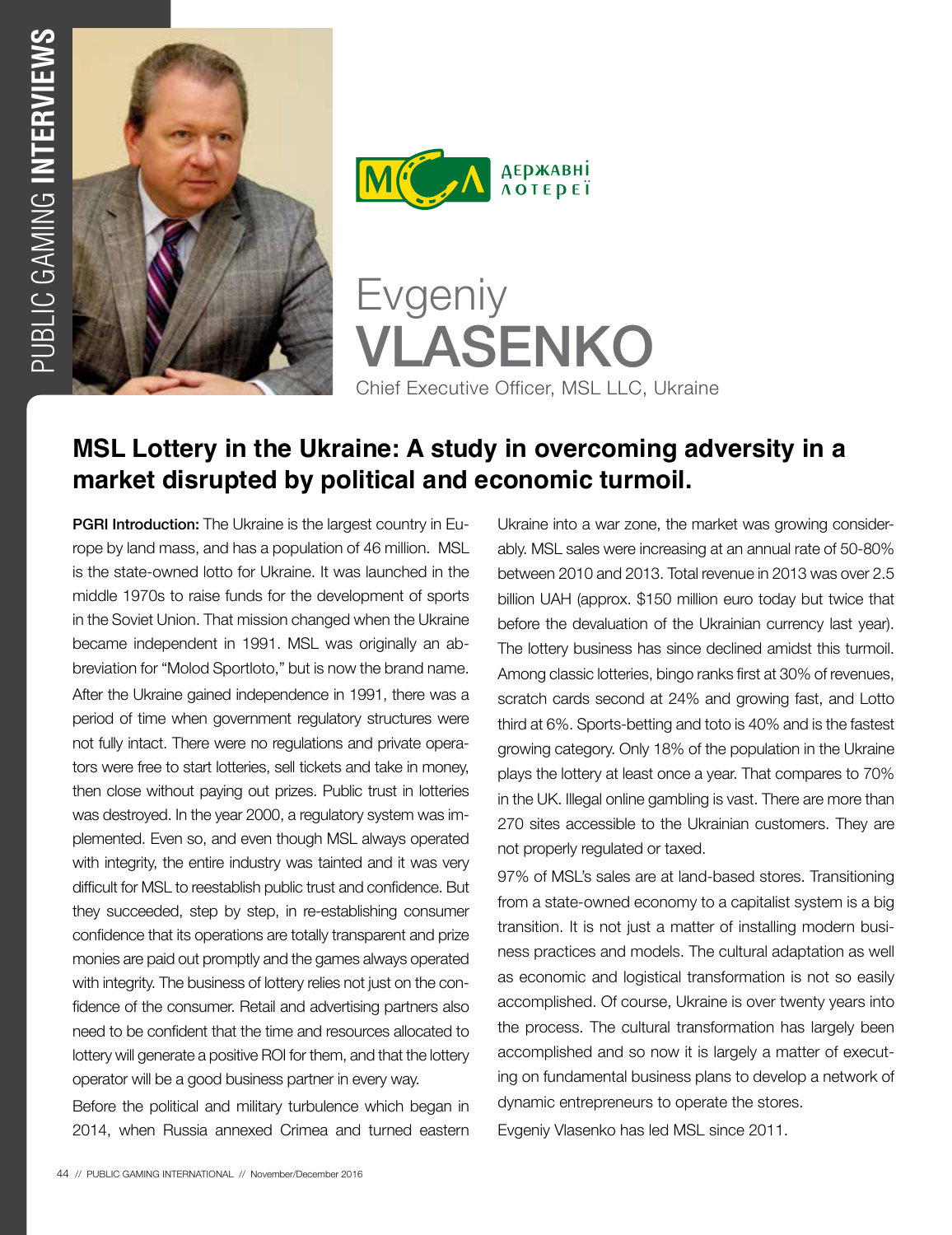### Paul Jason: *How have things changed since our last interview of September 2014?*

Evgeniy Vlasenko: The last two years were a time of unrealized hopes. A western-minded government came to power. We expected this to improve cooperation from the Ministry of Finance, and facilitate the development of the market based on the principles which the EL (European Lottery Association), and the European Union as well, proclaim. But after a succession of three Finance Ministers, each bringing in a new agenda and new set of priorities, not much has changed. New taxes were introduced in January of 2015. Before that, lottery operators paid tax based on GGR and now it is based on turnover. In parallel with that, a tax on winnings was applied. The operators, not players, are responsible for correct calculation and collection of this tax. The tax is applicable for all wins, even minimal prizes. And on top of all that, a new tax on profit for the operators was introduced. These changes that may have been intended to increase net proceeds to the government have had, not surprisingly, the opposite effect.

Our costs have increased to manage these changes. Imagine the burden on the operator to adjust the central system and ERP system to correlate all prize payouts with the winner, calculate the tax that is due, withhold the correct amount from the payout, and report and remit the taxes to the government. We had to do that in two days! And changing the tax from GGR to turnover crippled our high-payout games like sport-betting and video lottery. Players are not happy that they do not get their prize in full as before.

One might have decided to simply discontinue business operations under those conditions. But not us. We hoped that once the negative impact of these new conditions was observed by the government officials, i.e. the drop in sales and taxes collected, they would

amend the onerous rules and tax structures back to what it was in 2014. That would enable us to generate more sales and net taxes again. It was in 2014 that Crimea was annexed by Russia and war in the Eats caused despair, uncertainty, and lack of confidence about the future in Ukraine. This provoked a decline of the market and decreased the interest that people had about lotteries.

*EU Sanctions against Russia for its failure to comply with the Minsk peace agreement which calls for Russia's withdrawal from Ukraine are still in effect. And I just read today that EU and NATO officials do not expect Russia to fully comply in the near future. What is the condition in the Ukraine now? Are people able to go about living normal lives or is there fighting and disruption? What does the future look like to you?*

E. Vlasenko: In terms of the Minsk agreements and obligations of the opposing sides, I would leave conclusions to the politicians and governments. One thing is factually clear—norms of international law are not followed, Ukraine does not control 450 km (300 miles) of its eastern border, and Ukrainian Hrivna is replaced by the Russian ruble in the territory which is under terrorist occupation. These are facts which also point at who is responsible for financing and managing the actions which create such political and economic instability.

Ukraine is in a very unusual situation. People from all different nationalities, religions, and cultural backgrounds have been living peacefully here for so many years. Nobody thought about the different backgrounds, we all just lived as equals, as friends and countrymen. Now we just want this military turmoil to stop so we can return to normal life.

Ukraine borders with Moldova on the south. And between them there is an unrecognized territory called TransDnister republic. It had been a part of Moldova but is now going

Continued on page 59

## GEORGIY LOZHENKO: LEADING MSL THROUGH 25 YEARS OF CHANGE

Credit for navigating MSL through these many years of adversity goes to one person —Georgiy Lozhenko. MSL success is possible due to his leadership, moral sense of purpose and strong will, and strategic vision. Mr Lozhenko practically saved the Ukrainian lottery market in the 1990s, navigating the transition from government-owned and operated to private ownership and marketdriven economy. There being no mechanism for an orderly transition resulted in severe economic and political insatiability. Mr Lozhenko continues as the President and Chair of the Board of MSL.

January of this year was a most difficult time. New high taxes were introduced and then financial sanctions were imposed against MSL and another Ukrainian lottery operator, with the intention to block our activities and provide exclusive conditions for another operator in the lottery market. Mr Lozhenko held fast to our principles with confidence that doing the right things and with commitment to the principles of the European Lotteries, the Ukrainian lottery market would return to a normal situation. His energy and mission were embraced by all employees and helped to us survive and protect the company and the team of professionals who are dedicated to operating MSL with integrity and dedication to serving the people of Ukraine. Over the last two years, the Ukrainian Army and the Ukrainian people harnessed an iron will to resist the forces of terrorism and disruption. So too has MSL. I am pleased and honored to serve the people of Ukraine with Mr Lozhenko. On the eve of Georgiy's jubilee, and on behalf of my colleagues in MSL, I wish him all the best. I believe that it is important that young professionals who come to work in our industry know about the work ethic and fortitude of legendary individuals who have done so much to protect the integrity and sustainability of lotteries all around the world.

—Evgeniy Vlasenko